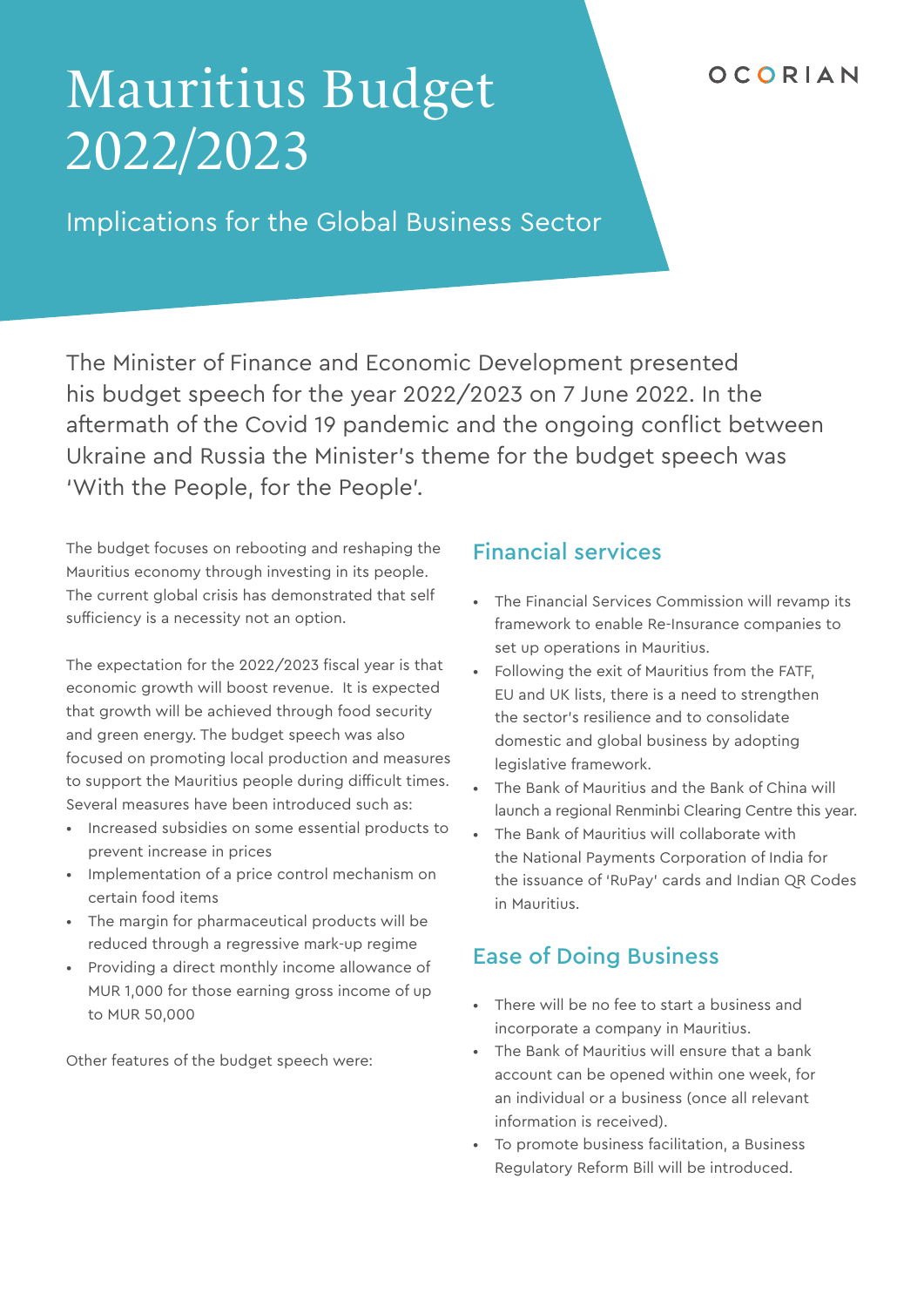## International Financial Centre

- The current requirement for high-net worth individuals' families will be reviewed to a minimum portfolio of USD 5 million per management family office; and
- holders of Global Headquarters Administration licenses will be provided work and residence permits for five executives and dependents.

## Tax Matters

### Global Minimum Tax

The Income Tax Act will be amended to cater for any change in connection with the introduction of a domestic minimum top-up tax.

This will be applicable to companies residing in Mauritius with a global annual revenue of 750 million euros or more to ensure that they are taxed at the global minimum rate of 15%.

### Tax Deducted at Source (TDS)

The TDS applicable on professionals will increase from 3% to 5% and on rent from 5% to 7.5%.

The scope of TDS will be broadened to cover consultancy fees, security and cleaning services, pest management services and payment of fees made by insurance companies to motor surveyors and mechanics for the repairs of policy holders' vehicles.

## Personal Tax

#### New Tax Rate

Implementation of a progressive tax system for income earners, i.e 10% on those earning annual income of MUR 700,000; 12.5% on those earning annual income of MUR 975,000; 15% on those earning annual income over MUR 975,000.

#### Exemptions

Exemption of travelling allowances deductible from income tax will increase from MUR 11,500 to MUR 20,000.

The exemption of donations made to an approved religious body or charitable NGO will increase from MUR 30,000 to MUR 50,000.

The exemption in respect of an individual pension scheme will increase from MUR 30,000 to MUR 50,000.

#### Deductions

The deduction in respect of a child pursuing tertiary education will increase from MUR 225,000 to MUR 500,000.

The deduction of an individual and their first dependent for medical insurance premiums will increase from MUR 20,000 to MUR 25,000 and from MUR 15,000 to MUR 20,000 for every other dependent.

## Property Taxes

- A VRS property transferred to the heirs of a deceased beneficiary shall be deemed to have been obtained by inheritance enabling the property to be transferred between the heirs free from duty and tax. This amendment will be backdated to take effect from 1 July 2016.
- Share buyback by companies holding immoveable property in Mauritius will be subject to registration duty and tax.

## Human Capital

The Government will provide a monthly job bonus of MUR 15,000 for the first year of employment for 10,000 young people, men between 18 and 35 years and women up to 50 in sectors such as renewable energy, financial services, ICT, manufacturing, tourism and construction.

Support will be given to businesses for the training and skilling of 3,000 young people, men and women through an increased monthly stipend of:

- a. MUR 8,000 for those under the National Apprenticeship Programme and the National Skills Development Programme; and
- b. MUR 10,000 for the Graduate Training for Employment Scheme.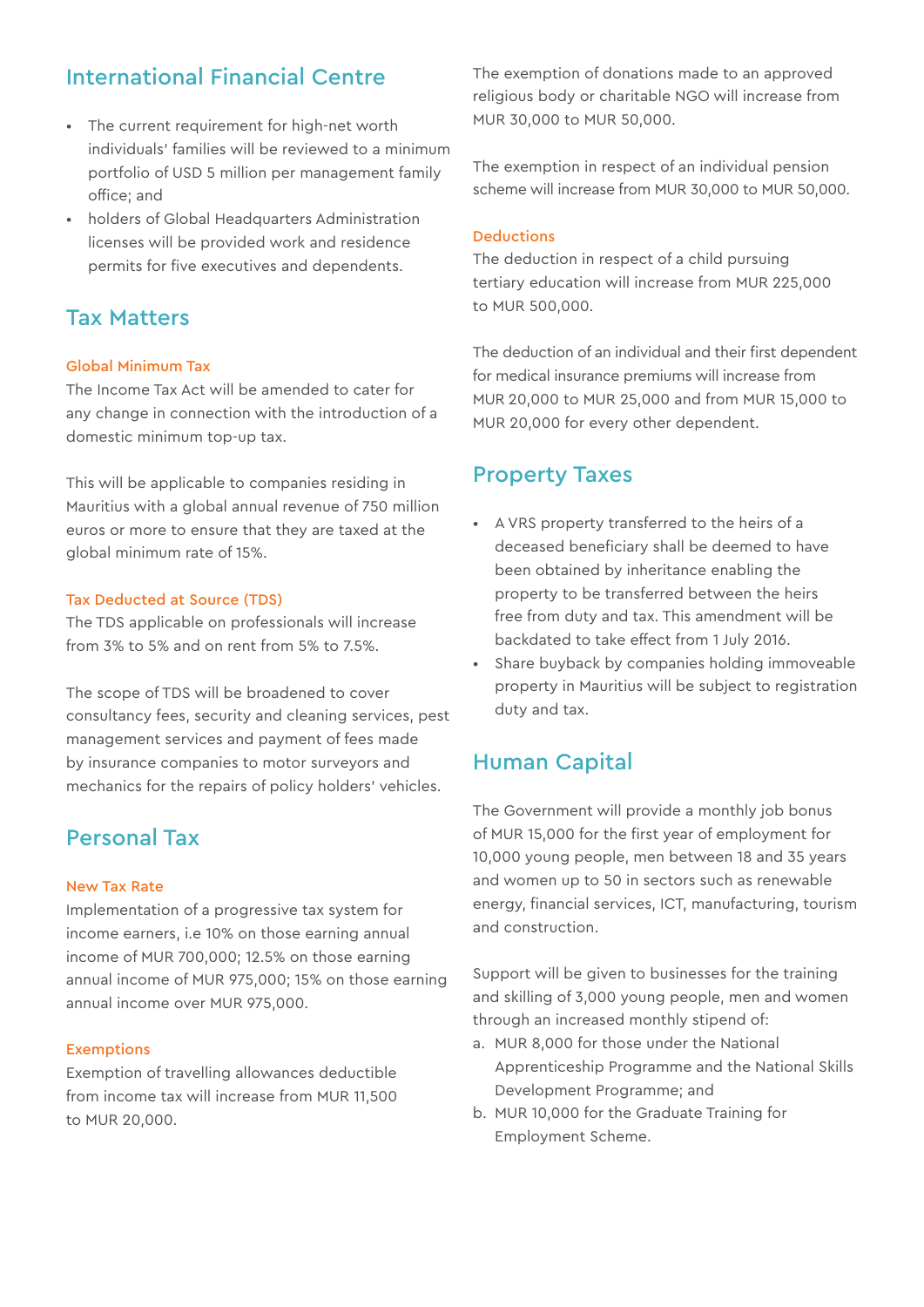The period of placement will be doubled to 2 years to encourage women return to work.

The Financial Services Institute (FSI) will become an awarding body to cater for specialised training in the sector.

## Non-citizens

- Amendments will be made to the Non-Citizen (Property) Restriction Act to reduce the risk of a non-citizen becoming an owner of a residential property they are not entitled to through the acquisition of shares.
- A residential property acquired by more than one non-citizen under 'fractional ownership' will be eligible to apply for the status of residency provided that the investment by each non-citizen exceeds USD 375,000.
- Holders of Residence Permits will be given the opportunity to acquire a residential property of a minimum of USD 350 000 outside the existing schemes, subject to a 10% contribution made to the Solidarity Fund.
- A committee chaired by the Prime Minister will examine the applications on a monthly basis.
- A non-citizen will be required to produce a certified copy of the certificate under the Non-Citizens (Property Restriction) Act upon the acquisition and disposal of shares in a partnership, société or a company.

## Trusts and Foundations

• The MRA will be allowed to request information from foundations and trusts to enable it to make assessments, collect tax or comply with any request for the exchange of information under a Double Taxation Avoidance Agreement.

## Other Legislative Amendments

#### Companies Act

The Companies Act will be amended to:

a. remove temporary time extension provided because of Covid-19 and reinstate the requirements for registered companies to:

- i. call annual meetings of shareholders not later than 6 months after the balance sheet date.
- ii. prepare financial statements within 6 months after balance sheet date; and
- iii. filing of financial statements with the Registrar of Companies within 28 days from the date such financial statements have been signed, or such other period as may be determined by the Registrar of Companies.
- b. reinstate the application of Section 162 of the Act relating to duty of directors on insolvency subject to such conditions as may be prescribed
- c. provide for the disclosure of the following information with respect to subsidiaries in annual reports:
	- i. particulars of interest;
	- ii. donations made by the subsidiaries;
	- iii. details of present and past directors;
	- iv. fees payable to auditors; and
	- v. details of major transactions;
- d. prevent companies from being both registered in Mauritius and in another jurisdiction at the same time.
- e. allow the Registrar of Companies to remove a company from the Register of companies where there is no other reason for the company to continue its existence; and
- f. ease restoration of a company to the Register in case it was still carrying on business at the time of removal by the Registrar of Companies.

The Financial Services Act will be amended to:

- a. remove "Global Headquarters Administration", "Global Shared services" and "Global treasury activities" from the scope of "financial services" under the Financial Services Act and to create a separate section for regulation of global activities in line with FATF requirements.
- b. enable the Financial Services Commission (FSC) to initiate regulatory actions against individuals who have in effect been performing the functions of an officer although they have not been formally approved by the FSC.
- c. provide for the setting up of a Settlement Committee for the purpose of assessing the possibility for early resolution of disciplinary matters with a licensee; and
- d. review provisions on global shared services and compliance services for them to be regulated under the relevant section.